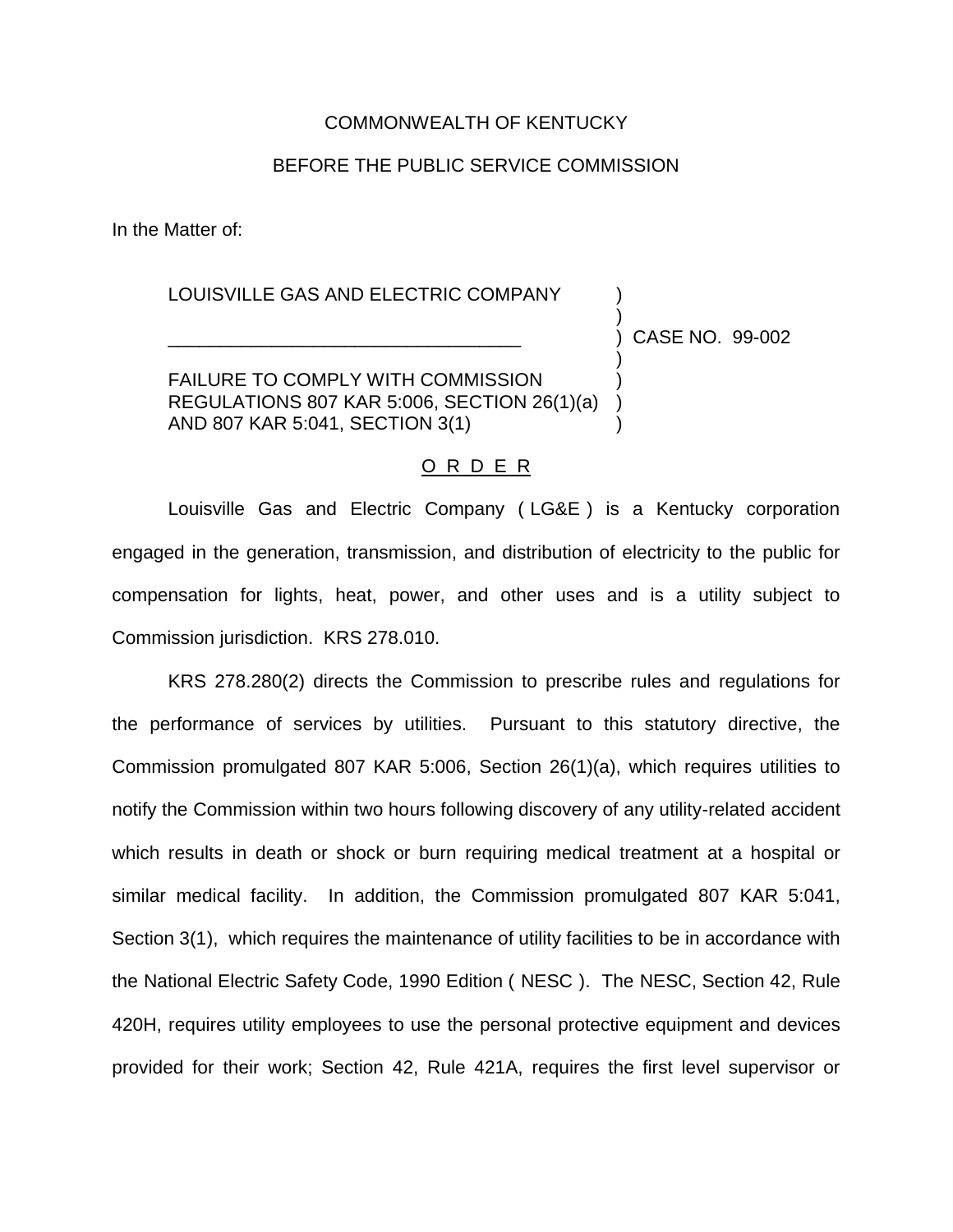person in charge to adopt such precautions as are within the individual s authority to prevent accidents and to see that the safety rules and operating procedures are observed by the employees under the direction of this individual; and Section 44, Rule 444D, which requires an employee working on a de-energized circuits to immediately proceed to make the employee s own protective grounds or verify that adequate grounds have been applied on the disconnected lines or equipment.

Commission staff submitted to the Commission a Utility Accident Investigation Report dated September 21, 1998, attached hereto as Appendix A, which alleges that on July 23, 1998 an LG&E employee, William E. Hundley, was working on an energized primary lead to a subgrade transformer when the lead arced to a metal protective grading. Mr. Hundley received a flash burn to his right arm and was hospitalized. One lead to the transformer had been disconnected but neither Mr. Hundley nor the foreman in charge at the job site, Mickey Grismer, were aware that there was a loop feed to the transformer. Protective grounds had not been installed and Mr. Hundley was not wearing rubber gloves or rubber sleeves. LG&E notified the Commission of the accident five days later, on July 28, 1998.

The Utility Accident Investigation Report notes four probable violations of Commission regulations: 1) 807 KAR 5:006, Section 26(1)(a), due to LG&E s failure to notify the Commission within two hours of discovering an accident resulting in a burn requiring hospitalization; 2) 807 KAR 5:041, Section 3(1), due to a violation of NESC Rule 420H, by Mr. Hundley s failure to wear personal protective equipment and protective devices consisting of rubber gloves and rubber sleeves; 3) 807 KAR 5:041, Section 3(1), due to a violation of NESC Rule 421A by the failure of Mr. Grismer, the

-2-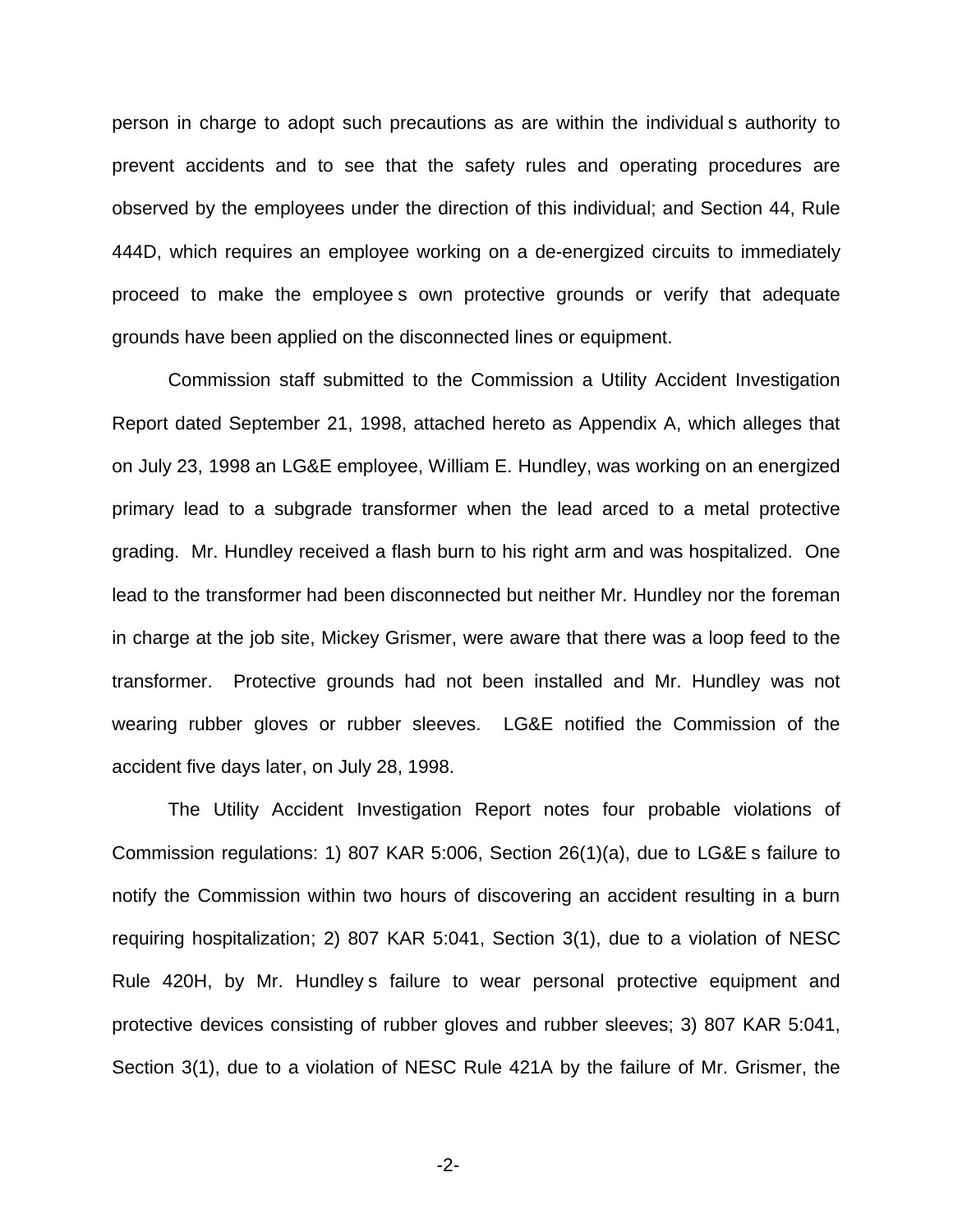first line supervisor, to adopt such precautions within his authority to prevent accidents and to see that the safety rules and operating procedures were observed by the employee under his direction; and 4) 807 KAR 5:041, Section 3(1), due to a violation of NESC Rule 444D by the failure of the employee in charge to make his own protective grounds or verify that adequate grounds had been applied.

The Commission, on its own motion, HEREBY ORDERS that:

1. LG&E shall submit to the Commission within 20 days of the date of this Order a written response to the allegations contained in the Utility Accident Investigation Report.

2. LG&E shall appear on February 24, 1999, at 9:00 a.m., Eastern Standard Time, in Hearing Room 1 of the Commission s offices at 730 Schenkel Lane, Frankfort, Kentucky, to present evidence concerning the incident which is the subject of the Utility Accident Investigation Report, specifically the alleged violations of Commission regulations 807 KAR 5:006, Section 26(1)(a), and 807 KAR 5:041, Section 3(1), and to show cause, if any it can, why it should not be subject to the penalties of KRS 278.990 for the four probable violations of the aforementioned Commission regulations.

3. The Utility Accident Investigation Report dated September 21, 1998 is hereby made a part of the record of this case.

4. Any request by LG&E for an informal conference with the Commission Staff shall be set forth in writing and filed with the Commission within 20 days of the date of this Order.

-3-